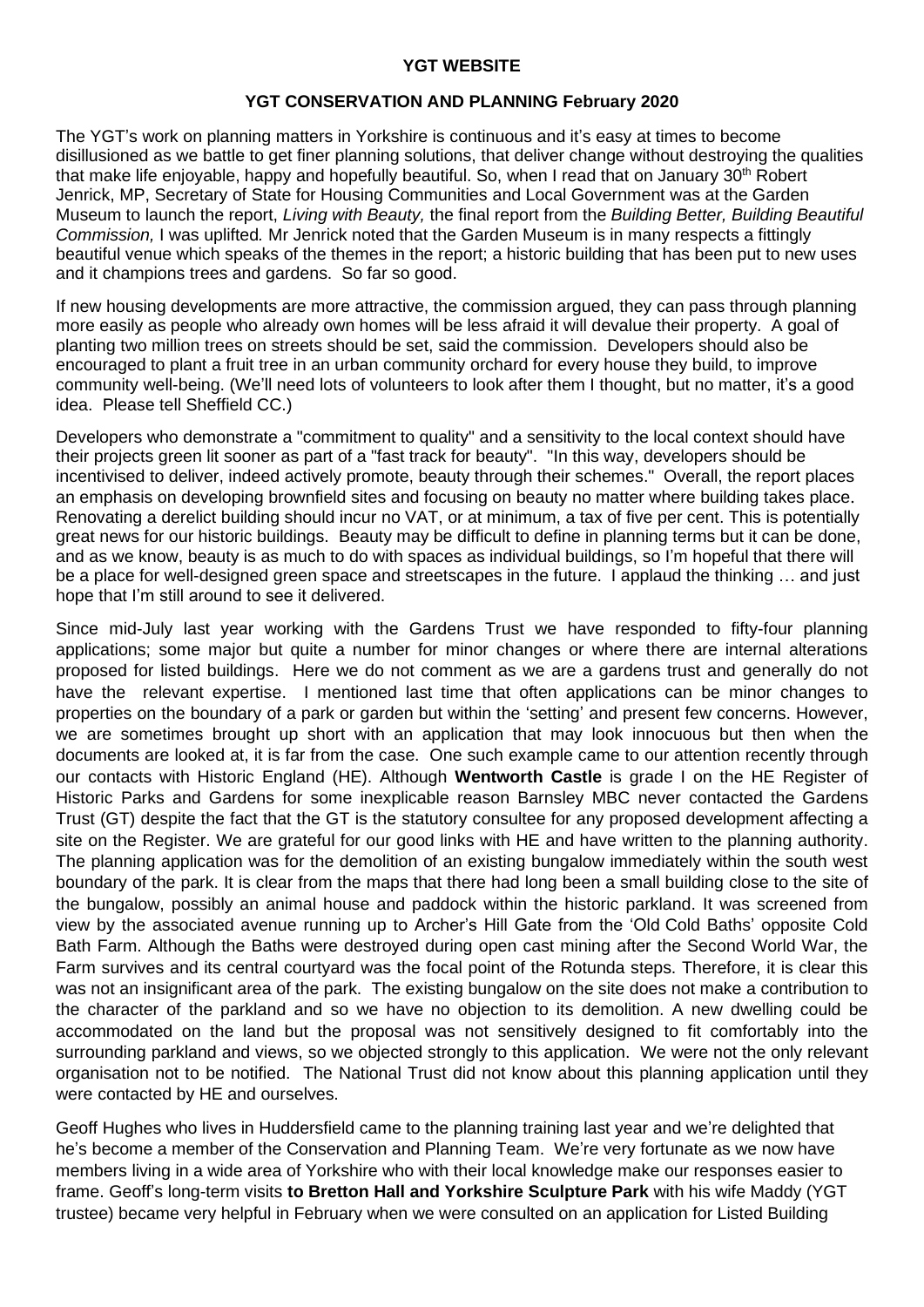Consent for works of restoration, conversion and development to the Mansion House, Stables and Coach House, Camellia House, curtilage and associated buildings within the Bretton Hall Estate.

Bretton Hall is a unique heritage asset combining as it does a number of listed buildings including the mansion; pleasure grounds of the late 18C and early 19C, parkland of the 18C with earlier origins and links with two notable landscape designers/gardeners, Richard Woods (1716-93) and Robert Marnock (1800- 99); and the Yorkshire Sculpture Park laid out on part of the pleasure grounds and parkland. The declining state of the historic buildings and surrounding area at the core of the Bretton Hall estate has inevitably given considerable concern, and we are generally supportive of the proposed new use for the grade II\* listed mansion (a hotel) and the proposals for the Camellia House and changes to the car parking nearby. However, when we went through the documentation, we had reservations about the impact of some proposals on the wider setting ie the grade II registered parkland, which is significant in its own right. Geoff and Maddy were able to make a site visit and particularly advise me on the trees and changes to other car parking arrangements and access roads. The proposal to site a large marquee on the south terrace we opposed as it will have a major impact on views from the south; from the lake and beyond. As many of you will know Susan Kellerman – along with Karen Lynch - has much experience and historical knowledge about Bretton Hall and so was an invaluable help with this application. Susan's breadth of knowledge in the greater Leeds area and specialist knowledge of other historic designed landscapes often comes into its own with planning!

Before Christmas Chris Mayes, HE's landscape architect contacted me about **Marske Hall in Swaledale** as he had been asked to look at a major planning application for the Hall and associated buildings and garden. In the mid 1990's, during the English Heritage Register Review, a number of historic designed landscapes and gardens in North Yorkshire including Marske Hall were put forward as likely to be suitable for Registration, however they were never taken any further due to lack of resource. This was a golden opportunity for me to do some more research; something for which I never seem to have time, but there was a little window in early January. I had great help from the North Yorkshire County Record Office (NYCRO) which holds the Hutton of Marske archive.

Marske Hall Park and Garden is a multi-layered landscape with its origins likely to be in a medieval deer park. There is indication that there was a house with hall close meadow, orchard, garth and water mill prior to the estates purchase by Sir Timothy Hutton (1569-1629) in 1597. Amongst the papers of Archbishop Matthew Hutton (1524/5-1605/6) and his son Sir Timothy Hutton, there are extensive records relating to the buildings & alterations at Marske Hall 1609-1634 and an agreement for laying out the garden dated June 27 1625. The Hutton family of Marske included two Archbishops of York; Matthew (1524/5-1605/6) and a later Matthew (1692/3-1758) who was Archbishop of York 1747 and Archbishop of Canterbury 1757. The family were famed for horse racing and the breeding of racehorses and John Hutton II (1691-1768) bred a colt, Marske in 1750 who won top races and sired the great and unbeaten racehorse, Eclipse. The Hutton's brought about a series of landscape changes and developments at Marske Hall from the period of the Elizabethan hall, the formal avenue of lime trees on Cat Bank, (almost certainly Tilia x europaea 'Pallida', contemporary with the avenues at Castle Howard and a remarkable survival) and into the 18C when the entrance court was removed and the house and stables remodelled or rebuilt (the former c.1730, latter c.1750) and the land modified to form a smooth grass approach with a drive from the east, in something of the English Landscape style typical of gentry estates from mid-century; and later a picturesque landscape around Marske Beck as shown in paintings by George Cuit the elder(1743-1818). The 1718 Buck sketch (Samuel Buck's Yorkshire Sketchbook) and the 1732 survey indicate possible gardens south of the Beck with a small, pitched roof building with ball finial, maybe a gazebo/banqueting house. The Hutton family carried out further interesting work in the mid-19th C

I wrote up the research for HE and this informed both their planning response and ours. Marske Hall is in a beautiful location, but it has been partially empty and left for a number of years, so we support finding a viable future for it. However, we do have concerns about the parking proposal and its impact on the designed landscape as this is a critical part of the setting of the grade II\* listed hall and makes an important contribution to the significance of the hall and the assemblage of listed buildings (stables, kennels and sawmill). At HE's request we have put Marske Hall forward to the listing team for consideration for registration. Roger Lambert who joined the Conservation and Planning team earlier last year battled the on-line application for registration using my report, so we await their decision.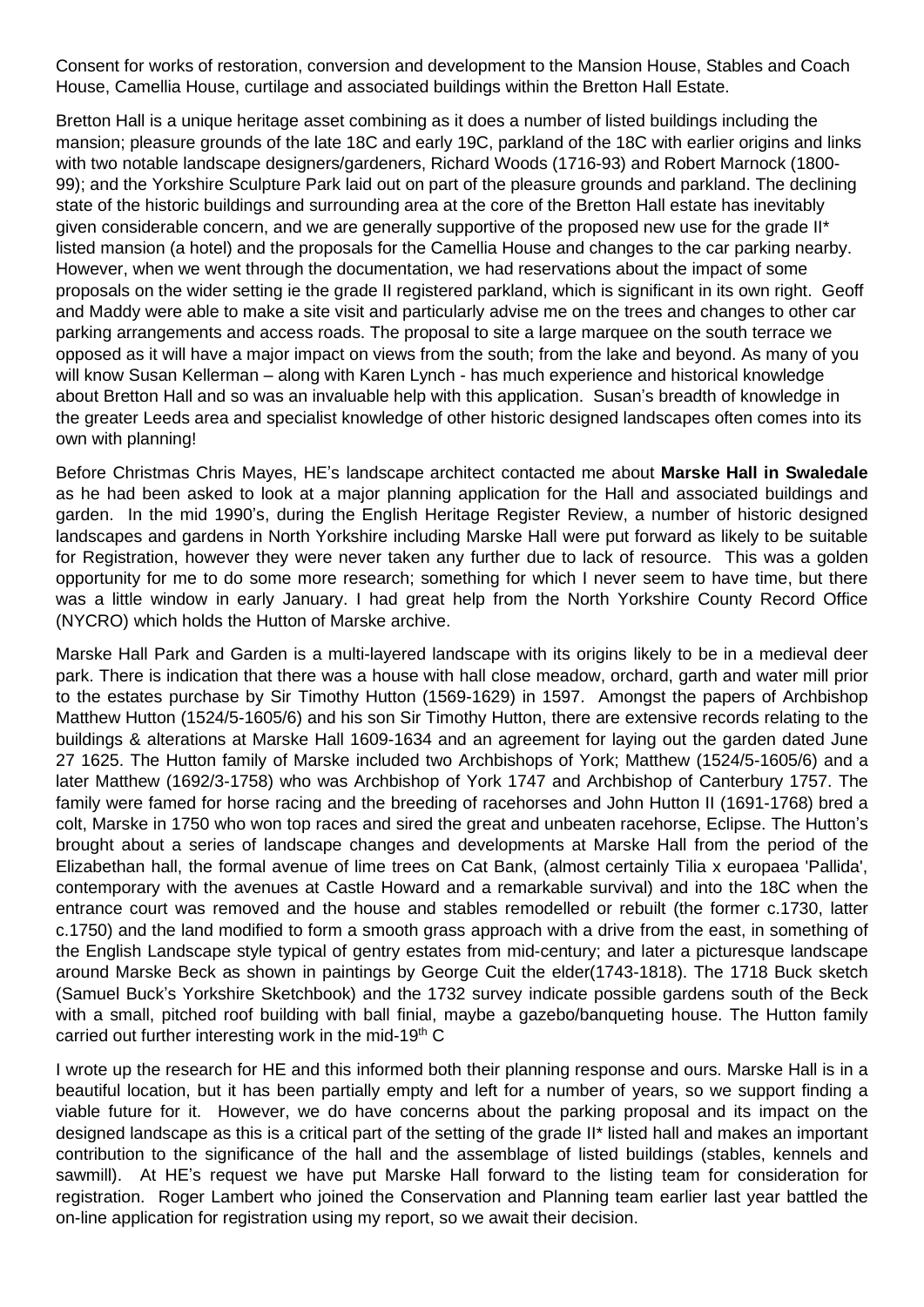Anne Tupholme, a long-standing member of the Conservation and Planning team gives advice for sites in the greater Bradford area and in the southern part of the Yorkshire Dales National Park and Craven. In Craven we responded to two applications for **Gledstone Hall** (listed grade II\*), usually recognised as one of Lutyens best classical houses, where he consulted Gertrude Jekyll for the planting plans, (H E Register of Parks and Gardens grade II). One application was retrospective for a summer house in the rear garden of West Lodge. Lutyens' concept for the approach to Gledstone was to produce a balanced design incorporating the hall, forecourt and lodge pavilions. Unfortunately, the roof of the summerhouse protruded above the line of the western edge of the forecourt and was visible when viewed from the front door of the Hall, the forecourt and the approach and affected the balance of the design. Additionally, the roof of the summerhouse was not of a material and coursing which reflected the roofs of the hall and most of the other buildings, so we objected. The applicant lowered the roof which was a good solution and we withdrew our objection. The other retrospective application was for East Lodge for paving and new wall which again we felt totally inappropriate for Lutyens' concept and we objected.

This time last year we had applications for children's play areas but have now moved on to cooking, with two applications for outdoor kitchens. One at **Buckden House** Outdoor Education Centre and the other at **Ingleborough Hall** Outdoor Centre. Whilst we support youngsters learning how to prepare and cook food, we did wonder why they couldn't learn how to do it in the great outdoors instead of under a roof with a fullyfunctioning kitchen complete with pizza oven. Still, it will be fun and if youngsters can then take the skills into adulthood it will be time and money well-spent. Also, in the Yorkshire Dales National Park, Anne Tupholme and Jane Furse continue to advise at **Parcevall Hall** regarding a replacement glasshouse in the walled garden.

We have had several planning applications for works in public parks. Those for **Roundhay Park**, Leeds CC we felt comfortable about, as we did for an exemplary application from Yorkshire Water for the part demolition of an existing reservoir and construction of another reservoir at **Boston Park**, Rotherham.

Boston Park was the first public park in Rotherham and was laid out in the 1870's over a former sandstone quarry, associated with Boston Castle, (listed grade II), a shooting lodge which occupies a prominent position on an escarpment overlooking the Don and Rother valleys. Recent research indicates that Thomas, third Earl of Effingham and ninth Baron Howard began building 'Boston Castle' on 2<sup>nd</sup> December 1773 as a shooting box and for much of the first half of 1774 'Boston Castle' is referred to as 'the House upon the Common.' The earliest definitive use of 'Boston Castle' as the permanent name of the building is on a receipt dated 29 July 1774, clearly displaying the Earl's sentiments towards the situation in America very much opposed to the War. Boston Park is formed of three terraces and includes specimen trees, a formal garden, a sunken garden or 'dell', quarry garden, an arch or doorway (listed grade II) set into the rock face relocated in 1879 from the demolition of the former College of Jesus in Rotherham, a crown bowling green and land for informal recreation. A further significant feature of Boston Park are the fine views. From the Castle and car park panoramic views extend north towards Wentworth Woodhouse and Barnsley (across Moorgate Cemetery), west towards Sheffield and the moors of the Peak District, and south towards north-east Derbyshire. At the request of the Friends of Boston Park who are concerned about the on-going maintenance and condition of the park, we wrote to Rotherham Green Spaces.

In Scarborough, following contact from our friends in Scarborough Civic Society, we were dismayed to find that the Council had radically changed one of only three park shelters in **Peasholm Park** without planning permission. As we also understood that modifications were being made for disabled access at shelters in **South Cliff Gardens,** we contacted Simon Green of Southern Green, landscape architects, and were very pleased to find that Simon had made careful changes for disabled access without radically altering the historic shelter structure.

In October we were contacted by members of the community in Todmorden and the Friends of **Centre Vale Park** who were very dismayed about the condition and future of their **Art Deco bandstand** (1914) in Centre Vale Park. This had been vandalised again and Calderdale Council was considering its demolition. With help from various interested people and organisations, HE assessed the bandstand for special architectural or historic interest and we learned in December that it had been listed at grade II. However, there is still a long way to go to secure the bandstand's future. So, if you have any spare funds then I'm sure the Friends would like to hear from you. Centre Vale Park includes the site of the Fielden family's's